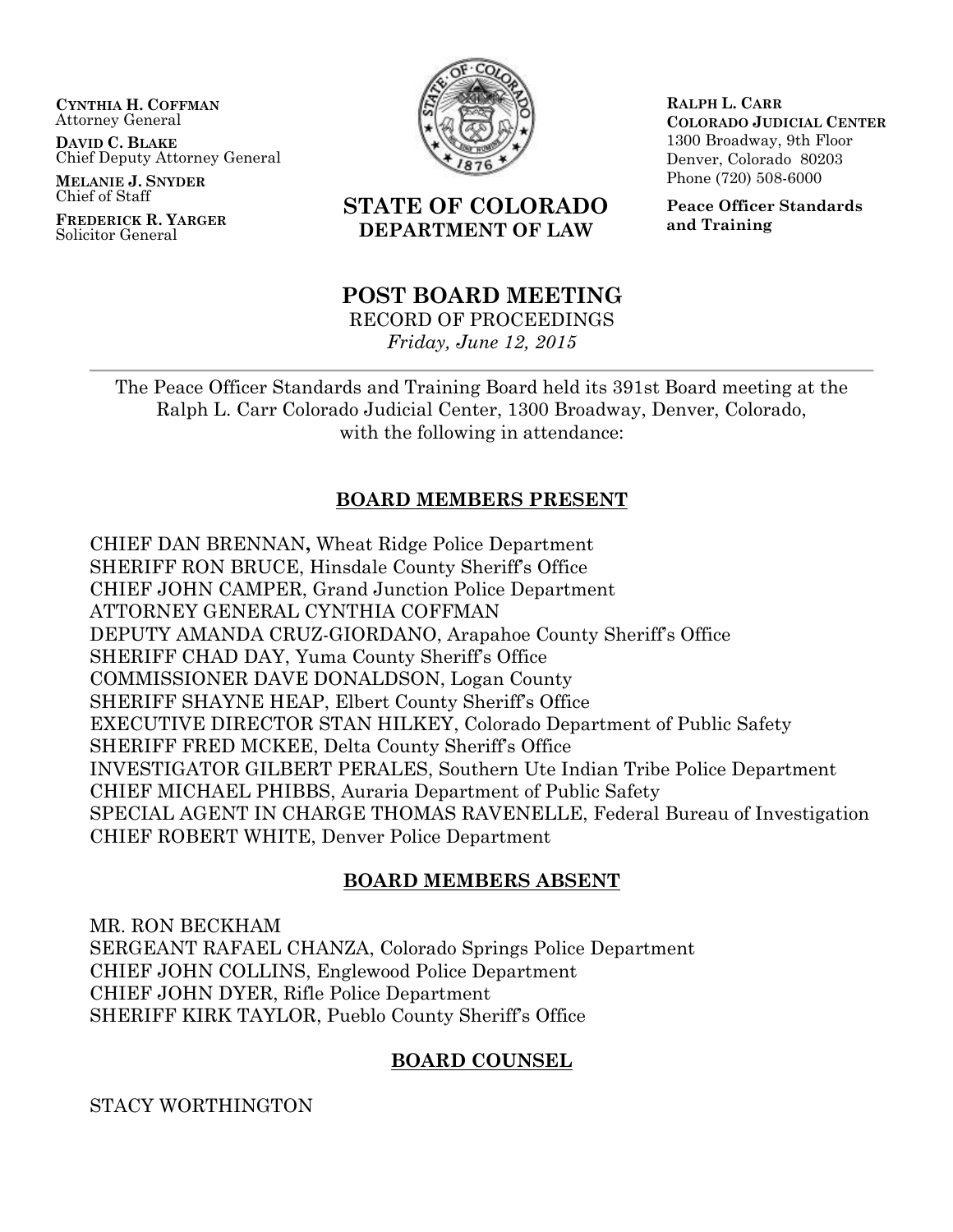CORY AMEND, Director ROBERT A. BAKER, In-Service Training Manager BECKY CALOMINO, Grant Manager LORI JENCKS, Administrative Assistant ARIEL KISKIRAS, Temporary Administrative Assistant CRISTINE MACK, Investigator STEFANIE MACKEY, Grant Coordinator TOM MULLEN, Compliance Investigator **MEMBERS OF THE PUBLIC IN ATTENDANCE** JENN ANDERSON, Attorney General's Office

**POST STAFF MEMBERS**

SERGEANT WILLIAM BAKER, Grand Junction Police Department DIRECTOR MINER BLACKFORD, Otero Junior College COMMANDER ERIK BOURGERIE, Summit County Sheriff's Office DEPUTY CHRIS BROOKS, Mesa County Sheriff's Office MEGHAN DOLLAR, Colorado Municipal League JOHN FOECHTERLE, Montrose County Sheriff's Office TERRI FOECHTERLE ERIC GONZALES, Pueblo Police Department STAFF SERGEANT BRIAN HILL, Federal Reserve Police Department TRAINING MANAGER JOHN HOOD, Colorado Parks and Wildlife ACADEMY COORDINATOR GARY HORTON, Pikes Peak Community College DIRECTOR BYRON JONES, Arapahoe Community College Academy DOYLE JONES, Weld County Sheriff's Office DEPUTY ED KAFEL, El Paso County Sheriff's Office DIRECTOR CATHY LABRECQUE, Pikes Peak Community College OFFICER STEPHEN LARSEN, Aurora Police Department JANET LARSON, County Sheriffs of Colorado COMMANDER RICK McNAIR, Adams County Sheriff's Office Academy SERGEANT IB MEYER, Weld County Sheriff's Office SHERIFF JOHN MINOR, Summit County Sheriff's Office SERGEANT MARCO MONTEZ, Mesa County Sheriff's Office OFFICER STEPHEN OULLIBER, Aurora Police Department DEPUTY ISAAC PETTERSON, El Paso County Sheriff's Office RACHEL PIERSON SEAN PIERSON, Morgan County Sheriff's Office COMMANDER KARL SMALLEY, Adams County Sheriff's Office OFFICER KEVIN SMYTH, Aurora Police Department SHERIFF ANTHONY SPURLOCK, Douglas County Sheriff's Office DEPUTY ATTORNEY GENERAL SCOTT TURNER, Attorney General's Office ROBERT WELTZER INVESTIGATOR RICHARD WREN, Office of the Inspector General, DOC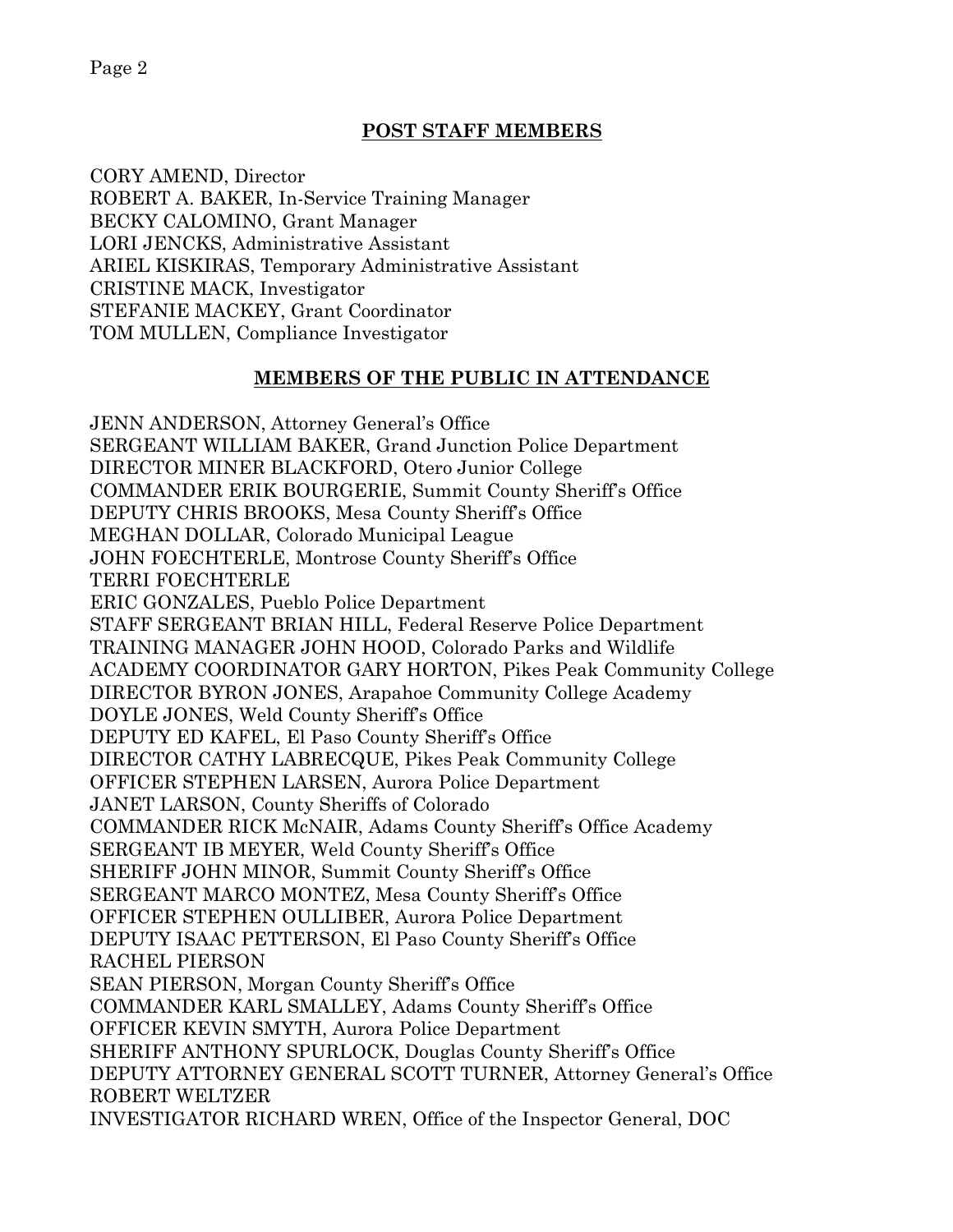The following Subject Matter Expert Committees met prior to the regular POST Board meeting on June 12, 2015.

Arrest Control Subject Matter Expert Committee Curriculum Subject Matter Expert Committee Firearms Subject Matter Expert Committee Law Enforcement Driving Subject Matter Expert Committee

### **Introductions:**

| 1. | Welcome                                                   | Attorney General Cynthia Coffman |
|----|-----------------------------------------------------------|----------------------------------|
| 2. | <b>Pledge of Allegiance</b>                               | Attorney General Cynthia Coffman |
| 3. | <b>Introduction of POST Director</b><br><b>Cory Amend</b> | Attorney General Cynthia Coffman |

General Coffman introduced new POST Director Cory Amend, and new Deputy Attorney General of the Criminal Justice Section, Scott Turner.

4. **Introduction of New Board Members** Attorney General Cynthia Coffman

General Coffman introduced new Board members Sheriff Tony Spurlock of Douglas County Sheriff's Office, and Sheriff John Minor of Summit County Sheriff's Office. Sheriff Frederick Wegener of Park County Sheriff's Office was also announced as a new member. Terms for these members will begin July 1, 2015.

# 5. **Introduction of Board Members, SME Members, Staff and Guests**

6. **Formal Board Recognition** Attorney General Cynthia Coffman **of Departing Board Members** 

General Coffman recognized departing Board members Mr. Ronald Beckham, Sheriff Shayne Heap, Inv. Gilbert Perales, and Sheriff Kirk Taylor.

# 7. **Formal Board Recognition** Attorney General Cynthia Coffman **of Departing Subject Matter Expert Committee Members**

General Coffman recognized departing SME committee members Sgt. David Blatner – Curriculum and Firearms, Inv. John Tucker – Arrest Control, and Dep. John Foechterle – Firearms.

8. **Roll Call** Director Cory Amend

*Declaration of a Quorum (11)*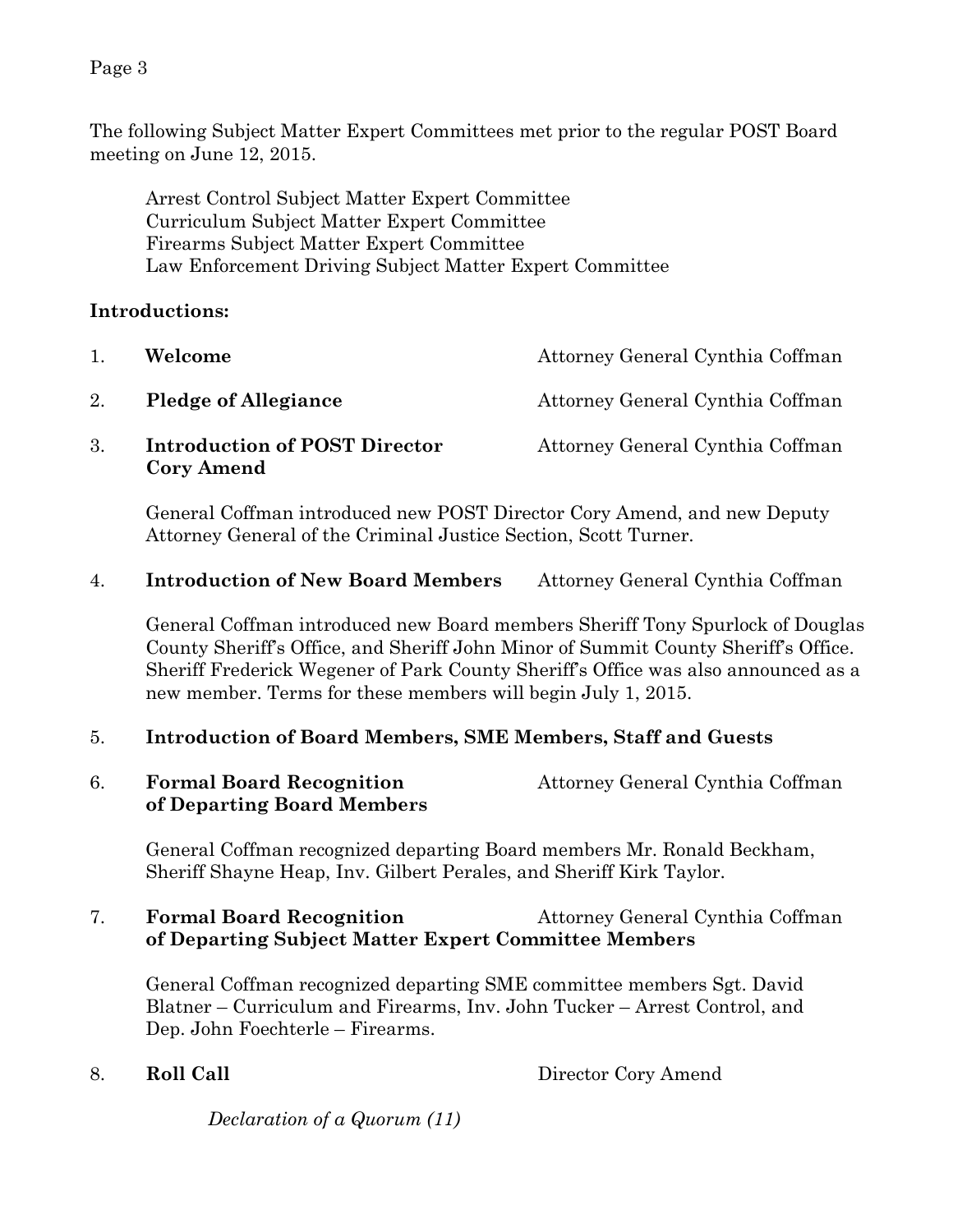# 9. **Approval of POST Minutes from March 6, 2015**

*Approved unanimously* 

# **Presentations:**

# 10. **Subject Matter Expert (SME) Committee Reports:**

A. **Curriculum** Dir. Cathy LaBrecque, Vice-Chair

The committee reviewed the lesson plans for the Highlands Ranch Public Safety Training Institute (HRPSTI). All were approved with minor issues to correct prior to the academy start date. The committee also reviewed HRPSTI instructors. Five Tactical Casualty Care (TCC) instructors were approved, and two of three academic instructors were approved. One will be resubmitted.

A subcommittee was created and will be working on community outreach over the summer. They will develop a survey to help determine the best way to relay SME committee information to the public and will report back at the September Board meeting.

Many sections of the Basic curriculum have been revised and approved by the committee, including Traffic Direction, Verbal Communication, Report Writing, Leadership, Area Searches & Perimeters, SWAT, Hostage Taking & Crisis Negotiations, and Rapid Emergency Deployment. There are 6-8 lesson plans still outstanding. The committee is hoping to have the curriculum revision complete for review and approval by the Board for the September Board meeting.

B. **Arrest Control** Cmdr. Erik Bourgerie, Chair

The committee did not have a quorum, but recommends that Matthew Ballard be approved as a full skills instructor. The Pikes Peak Community College arrest control instructor program was approved by present members. A quorum will be sought via email. The committee continued discussion of the arrest control training program, test-out requirements, and the sample safety plan.

C. **Firearms** Dep. Ed Kafel, Chair

An inspection of Pueblo Community College Academy firearms program was completed and was in compliance. Members participated in a test-out at Adams County, and several individual test-outs. The committee reviewed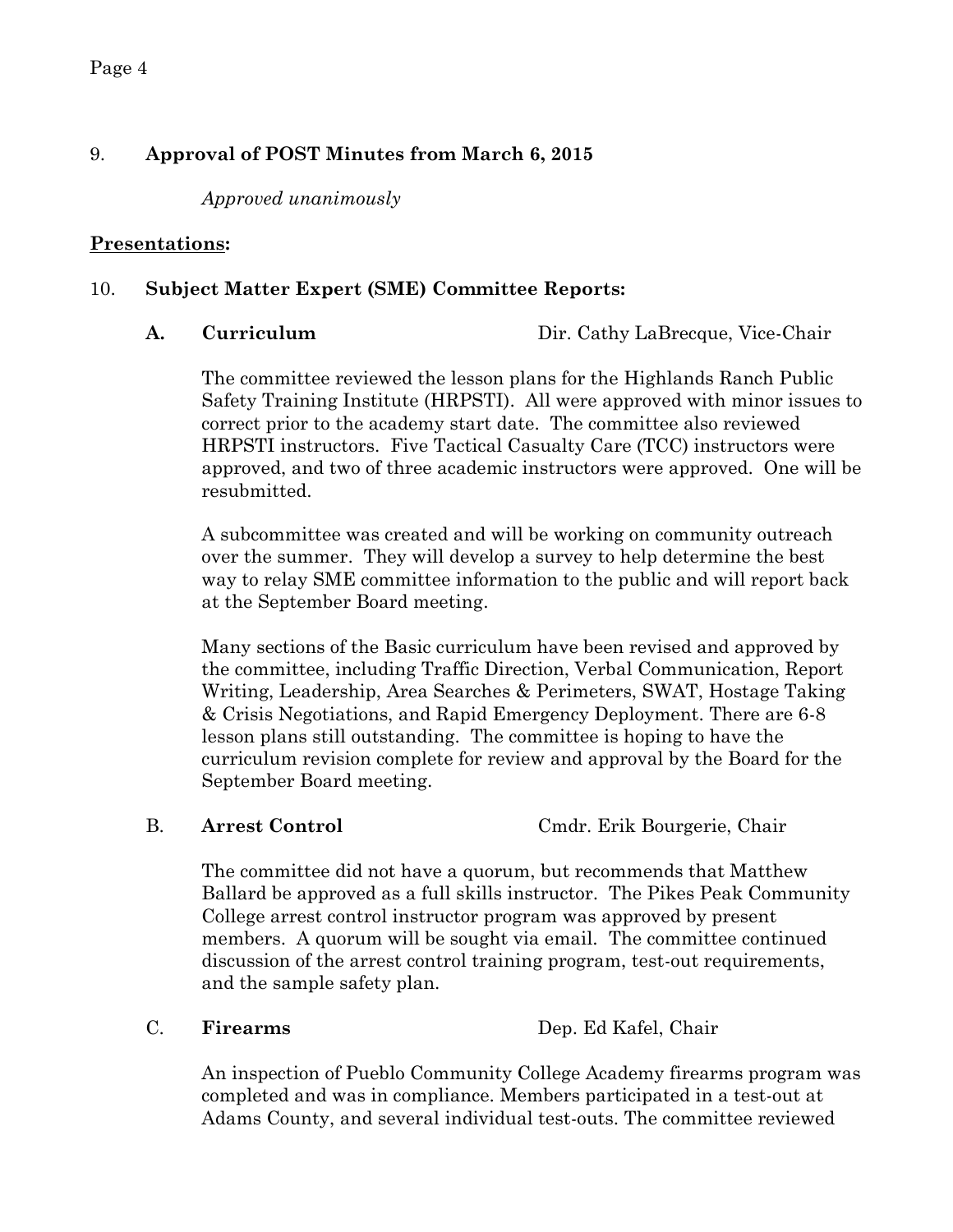the new statute requirement for lay members for the committee and would welcome the transparency and having public members involved.

Adding lead contamination to the firearms instructor program was discussed and options will be considered. Steel shooting considerations were discussed in light of the injury to an El Paso County Sheriff's Office (EPSO) deputy sustained during an EPSO range exercise. This will be addressed in safety considerations in the instructor program, and a protocol has been established.

The committee thanks departing member John Foechterle for his service.

### D. **Law Enforcement Driving** Cmdr. Karl Smalley, Chair

Brad Wanchisen of Aurora Police Department has been reassigned and has submitted his resignation. Two new members have been approved: Sgt. Rick Baughman from the Jefferson County Sheriff's Office and Trooper Nathan Businger from the Colorado State Patrol Academy. The committee approved three full instructors: Angela Grubbs from Delta Montrose Technical College, James Lakomy from the HRPSTI, and Matthew Billadeau from the Colorado State Patrol Academy.

The committee reviewed the Colorado Mountain College (CMC) program and it was found to be in compliance. The instructor program at Mesa County Sheriff's Office was approved. The Central Mountain Training Foundation instructor program was reviewed and was not approved. There are minor issues that will be addressed before the September meeting. At the last meeting the driving refresher course submitted by Central Mountain Training Foundation (CMTF) was submitted but not approved. Issues were addressed and the program was resubmitted and was approved.

Proposed revisions to Rule 26 – Academy and Training Program Inspections were submitted to Cristine Mack.

HB15-1287 requirement for lay members was discussed. Committee members will participate in Colorado Springs PD academy inspection next month.

Revisions to the Driving Instructor program were presented for approval. The committee added specific learning objectives, and requests approval from the Board with a proposed effective date of July 1, 2015.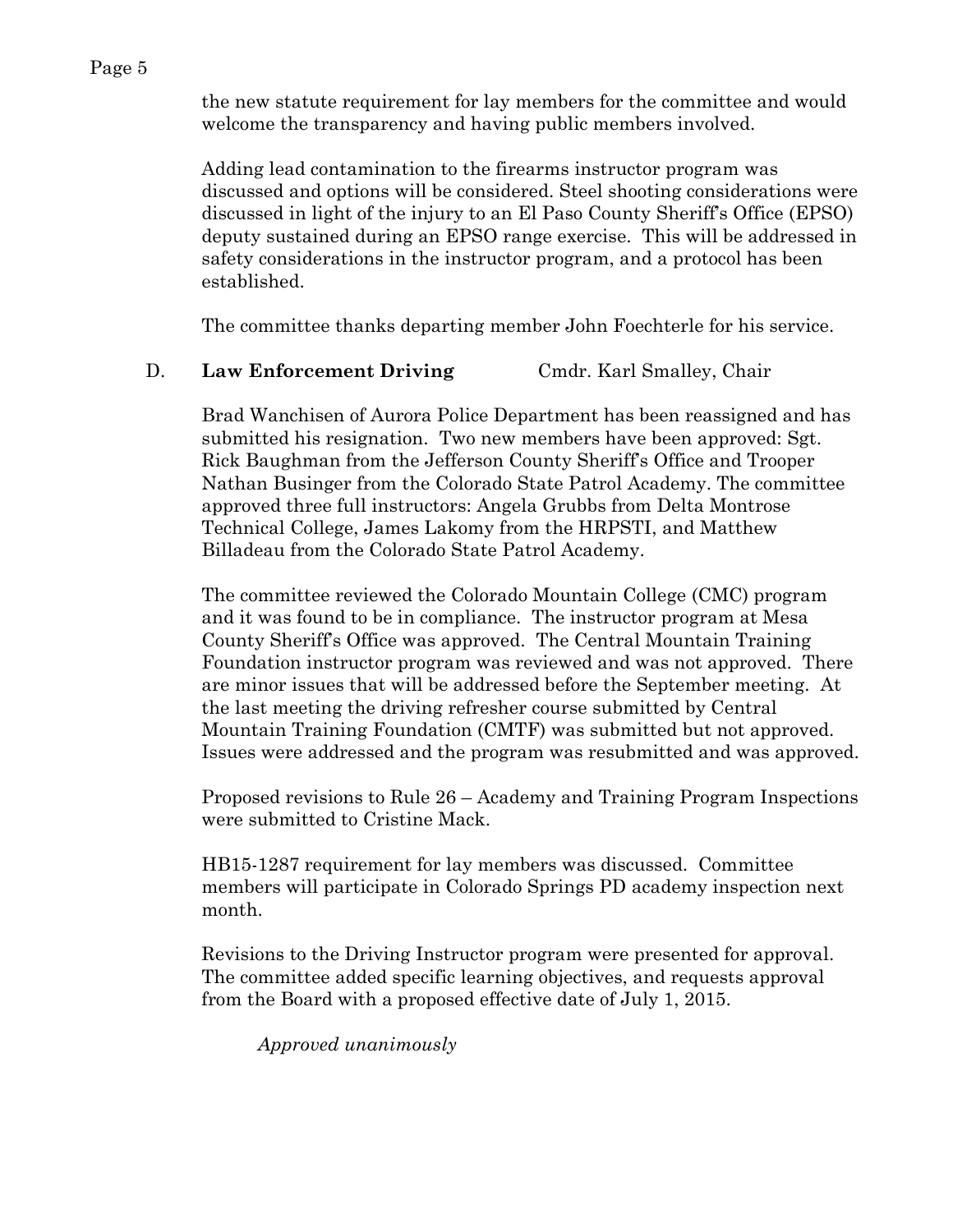Ms.Calomino stated that with the \$.40 increase in the amount paid to POST via vehicle registrations, POST has received \$1.5 million in additional funds for a total of \$3.9 million to distribute. These funds are for continuing education for law enforcement officers and to meet the mandatory in-service training requirements. The Grant subcommittee met in April to allocate funds. \$2.4 million (60%) is to be used for continuing education and \$1.5 million (40%) is allocated for training and equipment to law enforcement agencies in order to meet their in-service training requirements and for the implementation of HB15-1287. The subcommittee recommends that \$2.46 million (65%) of awarded funds go to small and rural agencies for continuing education. \$567,000 is to be utilized to purchase equipment, primarily simulators, though agencies are beginning to request funding for other equipment. The remaining approximately \$1 million will be available as a separate grant from POST directly to law enforcement agencies, and will not go through the training regions. POST will be soliciting grant applications from agencies for these funds. Ms. Calomino requests approval of the grant subcommittee's recommendations to distribute the grant awards.

#### *Approved unanimously*

# 12. **Critical Incident Training Implementation** Janet Larson

Training Manager, CSOC

Ms. Calomino stated that at the last Board meeting, Chief Camper and the Board asked POST staff to identify trainers for the addition of Critical Incident Training (CIT) throughout the state. CSOC has developed a relationship with a training vendor, and effective July 1, 2015 CIT classes will be added. She introduced Janet Larson, Training Manager for County Sheriffs of Colorado (CSOC) to present implementation.

Janet Larson stated that as result of a phone conference held in February, it was evident that there exists a strong, effective CIT training cadre in front range agencies that has been providing training since the inception of CIT in Colorado. CSOC offered to facilitate the grant request and coordinate scheduling of the classes. CSOC met with members of Crisis Intervention Teams Association of Colorado (CITAC) in March, who provided input on cost factors and outlined the necessary criteria for outlying training locations to maintain the high quality of the existing training. Ms. Larson created a budget which was included in the grant request. The planning group will meet June 30th to create the schedule of five classes for this year, which will be posted on the CSOC website. The role players are crucial, and are the most expensive portion of the training. CSOC has been in contact with the two acting companies who provide role players, and a contract with one or both should be in place in early July. The first class will likely be in early September, and then evenly spaced throughout the year. Five widely dispersed agencies have contacted CSOC regarding hosting the class. The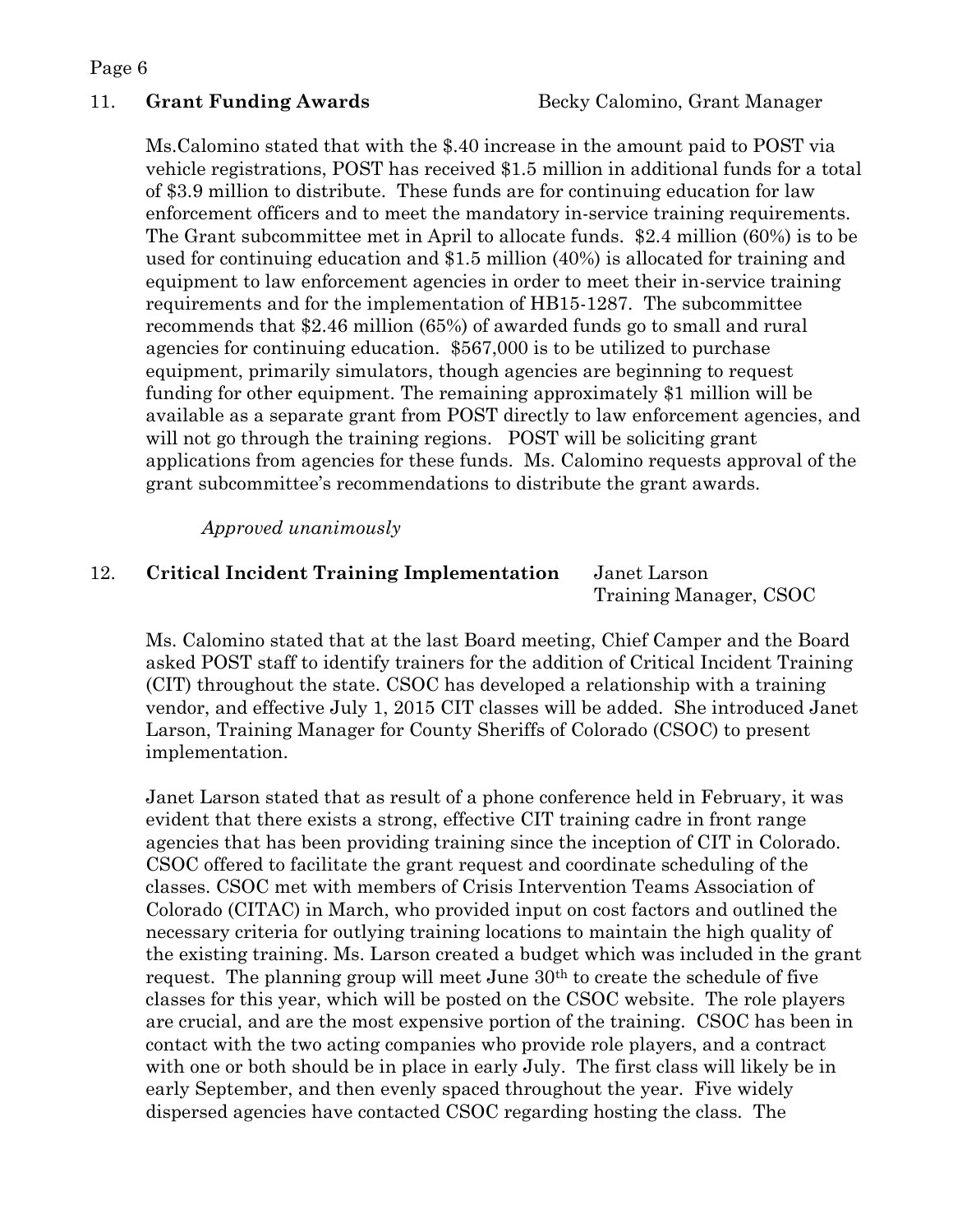challenge will be to provide the classes in locations large enough to provide the mental health resources required for visits by the students, and to be able to fill the classes, but still push it to outlying areas. The class maximum is 36. The class is hands-on and involves six students rotating through six scenarios, with at least six role players and coaches every day. Concern was expressed that it may be difficult to reach the maximum number in the outlying areas, but it must be costeffective. The planning group will be discussing whether the class can be scaled to as few as 20 students, while still providing exposure to specific types of mental illness with which they may be confronted. After this year we will have a better sense of demand and whether the budget is appropriate. CSOC would like to provide other aspects in future years, such as coaching and training. Chief Camper thanked those involved for their prompt and enthusiastic efforts in pursuing this training.

Ms. Calomino stated that although CSOC is presenting five trainings, the training regions have also set up an additional five trainings outside of this partnership. The process to train as many officers as may be necessary will be a three- to fiveyear process.

#### 13. **In-Service Training Update** Bob Baker

In-Service Training Manager

Mr. Baker presented an update on the program which began in January, 2015. The grant provided \$400,000 to provide law enforcement agencies with necessary equipment, backfill, etc. to provide in-service training to their officers. To date the amount spent is \$399,800. The in-service program started with \$1.5 million, and for the next fiscal year will have \$600,000 to distribute. The number may grow. \$340,000 has been set aside for HB15-1287 implementation. It is uncertain how much that implementation will require. POST is continuing to address web-based training. Word is getting out that POST has the funds to provide subscriptions to services such as PoliceOne, and is also funding ammo, mats, CPR equipment, etc. There are 260 agencies required to comply with the in-service training mandate. Of those, 80 agencies (30%) have not entered any training in the POST portal. Mr. Baker is contacting those agencies to determine any issues. For the most part, training is taking place, but has not been entered. Mr. Baker is providing training to agency coordinators on the process as needed, either by phone, or occasionally on-site. Mr. Baker reiterates that he is happy to provide on-site training for agencies as needed. All agencies contacted at this point are aware of the mandate. POST has implemented the Learning Management System (LMS) module of the Acadis system with the intent to create web-based classes which would be accessible via the portal. Carolyn Berry, POST Marijuana Curriculum Coordinator, and Mr. Baker have attended classes regarding platforms, and have looked at Adobe Captivate and will be looking at Trivantis Lectora. Implementing a two-hour class can take two months to create. The LMS will hold the classes created with the platforms.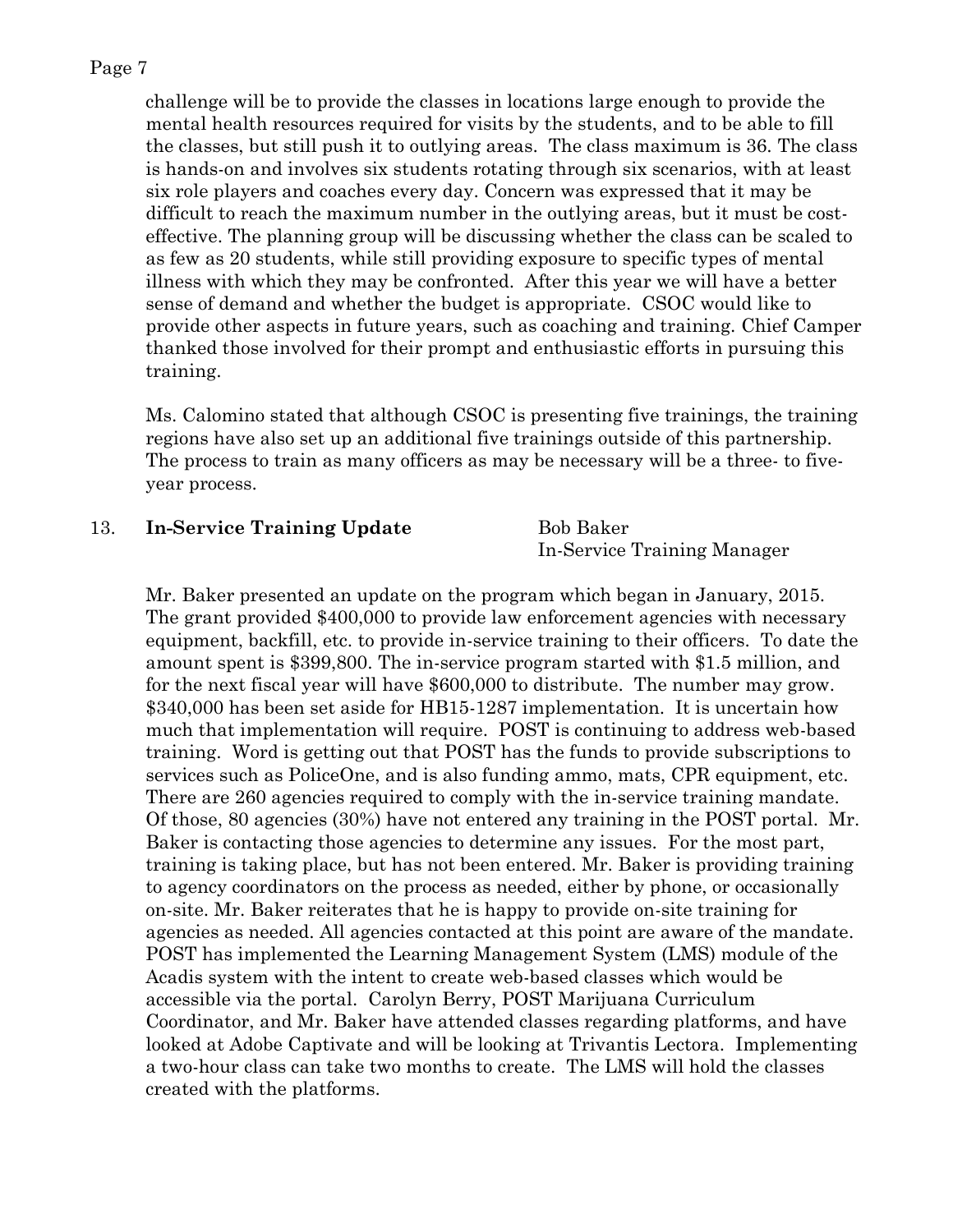### 14. **Arrest Control SME Committee Director Cory Amend Board Representative Appointment**

Director Amend requested a Board member volunteer as representative to the Arrest Control SME Committee, replacing departing member Inv. Gilbert Perales. Sheriff Chad Day offered to fill the position.

*Approved unanimously*

# 15. **Revocation Appeal – Sean Pierson** Director Cory Amend

Director Amend stated that Sean Pierson, a former officer whose certification had been revoked after a conviction which was later vacated, had written requesting he be allowed to appeal his revocation before the Board. He introduced Mr. Pierson.

Mr. Pierson was an officer with Denver PD for 6 ½ years, was accused of domestic violence, and was convicted and revoked. The charges were later dismissed and the case sealed after the accuser admitted it was a false accusation. He will be starting with Morgan County Sheriff's Office in their corrections facility on Monday, June 15, 2015 as a non-certified officer, but wants to regain his POST certification in order to eventually move to patrol.

The Board requested further information of Director Amend and Board Counsel Stacy Worthington regarding background check and options for moving ahead. Director Amend stated that Compliance Investigator Tom Mullen had spoken with Adams County District Attorney's Office and received a verbal confirmation that the charges were reversed and the case sealed, and later received written confirmation that the charges were reversed in 2012. Ms. Worthington was consulted and states that he may be reinstated if the Board chooses. POST certification was revoked in June of 2012. Inv. Tom Mullen reviewed past cases with the Board, and stated that if the Board chooses to reinstate, that could be effective immediately, or the Board could require he go through the test-out process, or attend a refresher or full academy. Test-out is on Tuesday, June 16th, if the Board wishes him to require that of him.

The Board discussed the options. A certification is valid for three years from date of separation, normally. It is approaching three years since he was revoked and worked patrol. The fees are \$525 for the test-out. Mr. Pierson requests the fees be waived. Motion was made that if Mr. Pierson's separation was less than three years ago, his certification be reinstated. If longer than three years, that he be required to complete the test-out. An amendment to the motion was proposed to waive the fees associated with the test-out.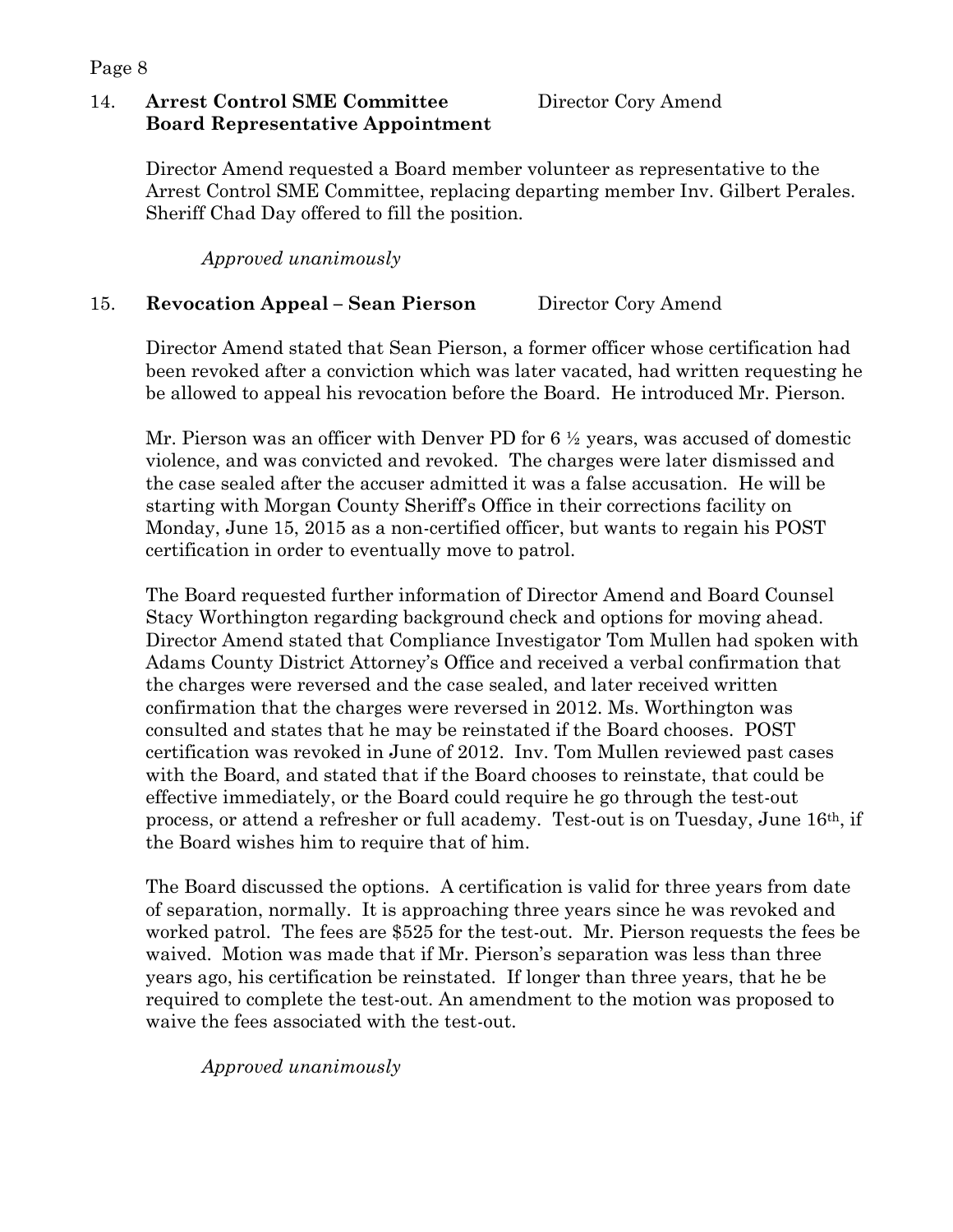16. **Peace Officer Certification Revocation** Tom Mullen **Actions** Compliance Investigator

(See supplemental handout)

# A. **POST Rule 9 – Revocation of Peace Officer Certifications – Felony Convictions:**

**§ 24-31-305, C.R.S.(2)(a)** A Colorado peace officer certification issued pursuant to subsection (1) or (1.3) of this section or 24-31-308 shall be suspended or revoked by the POST Board if the certificate holder *has been convicted of a felony at any time*, or has been convicted on or after July 1, 2001, of any misdemeanor described in subsection (1.5) of § 24-31-305 C.R.S., or, has otherwise failed to meet the certification requirements established by the Board.

For purposes of this rule, the term 'conviction' includes any deferred judgments or deferred sentences imposed by a court or judge.

1. No. 15-01, **Steven Allen King**, Certification No. 9398 (PID 125734). On January 23, 2015, Respondent pled guilty to one count of Embezzlement of Public Property, in violation of §18-8-407, a class 5 felony, and Official Misconduct, §18-8-404, a class 2 misdemeanor. *The Respondent was employed as a peace officer on the date of the offense (Date of Offense: July 1, 2013, Separated June 6, 2014.* The Respondent has failed to comply with POST Show Cause Order 15-01 by failing to appear at the scheduled Show Cause Hearing. Director Amend recommends revocation of Steven Allen King's Colorado Peace Officer Certification No. 9398 (PID 125734).

*Approved unanimously*

2. No.15-02, **Gloria Evangeline Suazo,** Certification No. B17185 (PID 137977). On January 23, 2015, Respondent pled guilty to one count of Aiding and abetting in possession with intent to distribute a controlled substance, §21 U.S.C. 841(a)(1) and 18.U.S.C. 2, both felonies. *The Respondent was employed as a peace officer on the date of the offense (Date of Offense: April 2013, Separated April 16, 2014.* The Respondent has failed to comply with POST Show Cause Order F15-02 by failing to appear at the scheduled Show Cause Hearing. Director Amend recommends revocation of Gloria Evangeline Suazo's Colorado Peace Officer Certification No. B17185 (PID 137977).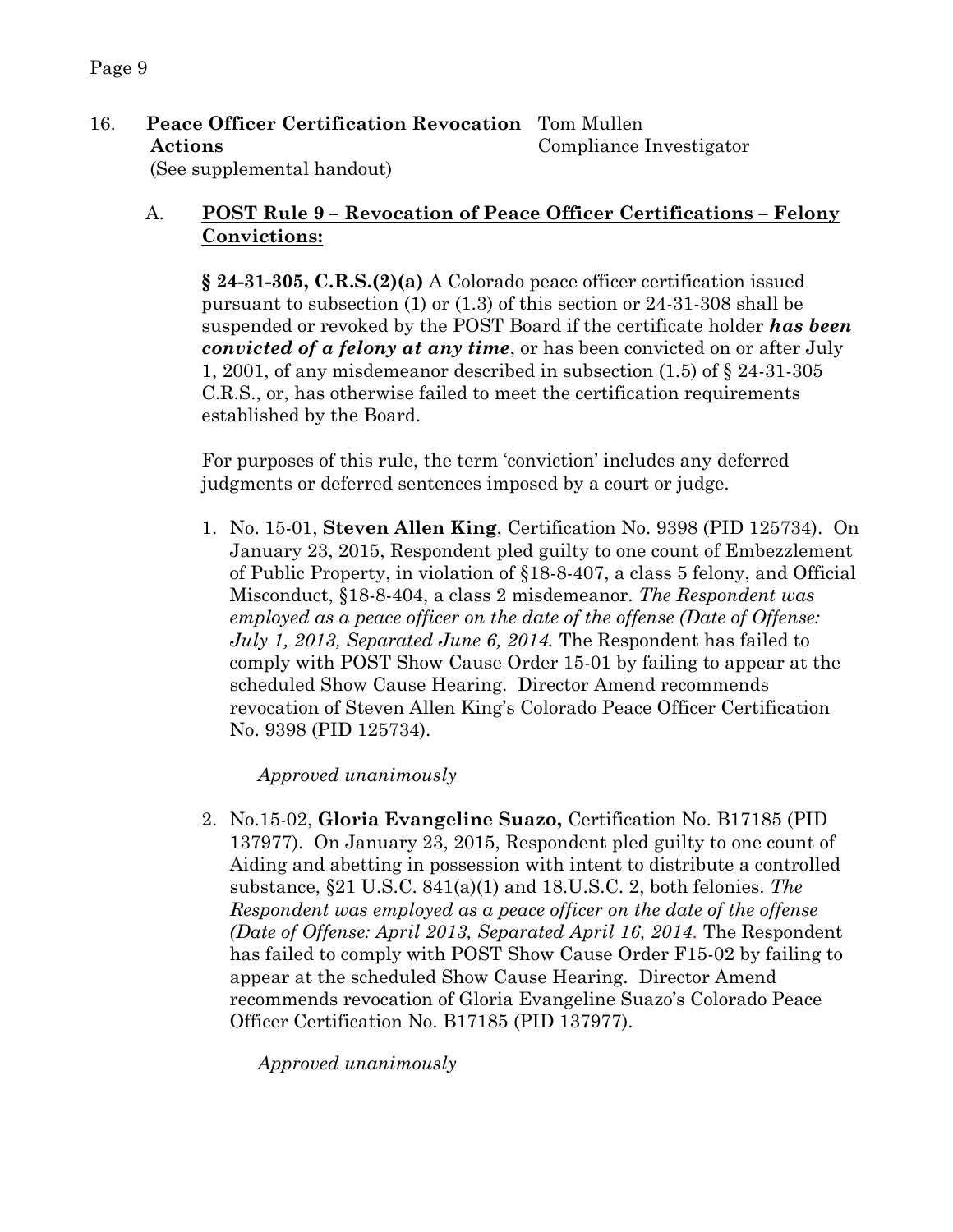# B. **POST Rule 9 - Revocation of Peace Officer Certifications – Misdemeanor Convictions:**

§ 24-31-305, C.R.S.(2)(a) A Colorado peace officer certification issued pursuant to subsection (1) or (1.3) of this section or 24-31-308 shall be suspended or revoked by the POST Board if the certificate holder has been convicted of a felony, or has been convicted on or after July 1, 2001, of any misdemeanor described in subsection  $(1.5)$  of  $\S$  24-31-30 C.R.S., or has otherwise failed to meet the certification requirements established by the Board. For purposes of this rule, the term 'conviction' includes any deferred judgments or deferred sentences imposed by a court. Revocation of peace officer certificates based upon conviction(s) of misdemeanor crimes are recognized in  $\S 24-31-305(1.5)$  (b) thru (h), C.R.S.

1. No. M14-17, **Michael D. Ryan**, Certification No. B4455 (PID 123617). On December 5, 2014, Respondent was convicted on one count of Soliciting for Prostitution, § 9.4.030 (A) (3) Lakewood Municipal Code, and one count of Patronizing a prostitute, §9.45.060 (A) Lakewood Municipal Code. *The Respondent was employed as a peace officer on the date of the offense (Date of Offense: August 18, 2014, – Separated December 11, 2014).* The Respondent has failed to comply with POST Show Cause Order M14-17 by failing to appear at the scheduled Show Cause Hearing. Director Amend recommends revocation of Michael D. Ryan's Colorado Peace Officer Certification No. B4455 (PID 123617).

#### *Approved unanimously*

2. No. M15-01, **Fred D. Ramsey**, Certification No. B09895 (PID 100186). On January 15, 2015, Respondent was convicted of one count of Assault 3-know/reckless Cause Injury- Status: Attempt § 18-3-204(1)(a), C.R.S., a class 2 misdemeanor. *The Respondent was not employed as a peace officer on the date of the offense (Date of Offense: August 18, 2014, – Never Employed).* The Respondent has failed to comply with POST Show Cause Order M15-01 by failing to appear at the scheduled Show Cause Hearing. Director Amend recommends revocation of Fred D. Ramsey's Colorado Peace Officer Certification No. B09895, (PID 100186).

#### *Approved unanimously*

3. No. M15-02, **Kecia Lynn Ortega,** Certification No. B139768 (PID 139768). On February 11, 2015, Respondent pled guilty to one count of Official Misconduct I §18-8-404, C.R.S., a class 2 misdemeanor. *The Respondent was employed as a peace officer on the date of the offense (Date of Offense: January 24, 2015, – Separated: February 6, 2015).* The Respondent has failed to comply with POST Show Cause Order M15-02 by failing to appear at the scheduled Show Cause Hearing. Director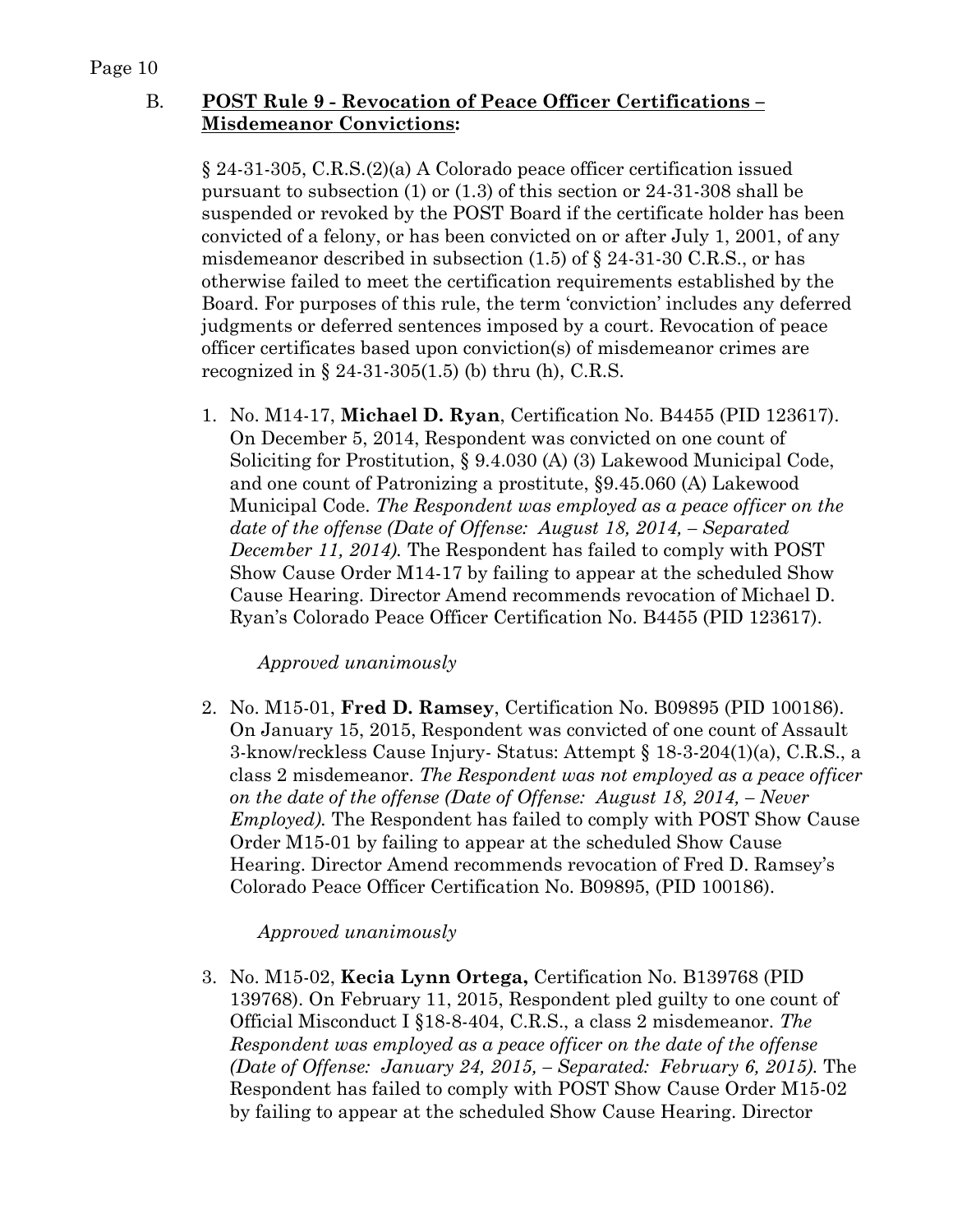Amend recommends revocation of Kecia Lynn Ortega's Colorado Peace Officer Certification No. B139768 (PID 139768).

#### *Approved unanimously*

4. No. M15-03, **Michael Allen North,** Certification No. B136427, (PID 136427). On February 02, 2015 Respondent was convicted of one count Harassment-insults/taunts/challenges § 18-9-111(1)(h) C.R.S., a class 3 misdemeanor. *The Respondent was not employed as a peace officer on the date of the offense (Date of Offense: November 27, 2014, – Never Employed).* The Respondent has failed to comply with POST Show Cause Order M15-03 by failing to appear at the scheduled Show Cause Hearing. Director Amend recommends revocation of Michael Allen North's Colorado Peace Officer Certification No. B136427, (PID 136427).

#### *Approved unanimously*

5. No. M15-04, **Delman Laroi Roberts**, Certification, B10272, (PID 116293). On February 02, 2015 Respondent was convicted of one count Assault 3-Know/reckless Cause Injury § 18-3-204(1)(a) C.R.S., a class 1 misdemeanor. *The Respondent was not employed as a peace officer on the date of the offense (Date of Offense: November 1, 2012, – Separated: September 8, 2011* The Respondent has failed to comply with POST Show Cause Order M15-04 by failing to appear at the scheduled Show Cause Hearing. Director Amend recommends revocation of Delman Laroi Roberts' Colorado Peace Officer certification, B10272, (PID 116293).

#### *Approved unanimously*

6. No. M15-05, **Daniel DiazDeleon,** Certification No. B11547, (PID 100917). On October 21, 2014, Respondent pled guilty to one count of False Reporting, § 18-9-111(1)(c), C.R.S., a class 3 misdemeanor. *The Respondent was employed as a peace officer on the date of the offense (Date of Offense: August 17, 2014, – Separated: November 17, 2014).* The Respondent has failed to comply with POST Show Cause Order M15-05 by failing to appear at the scheduled Show Cause Hearing. Director Amend recommends revocation of Daniel DiazDeleon's Colorado Peace Officer Certification No. B11547, (PID 100917).

It was pointed out that the charge listed for the C.R.S. section is incorrect. The charge was actually Harassment-Repeated phone calls, not False Reporting. A typographical error was made and the wrong charge was listed in the Board meeting agenda, but is correct on the Order to Show Cause.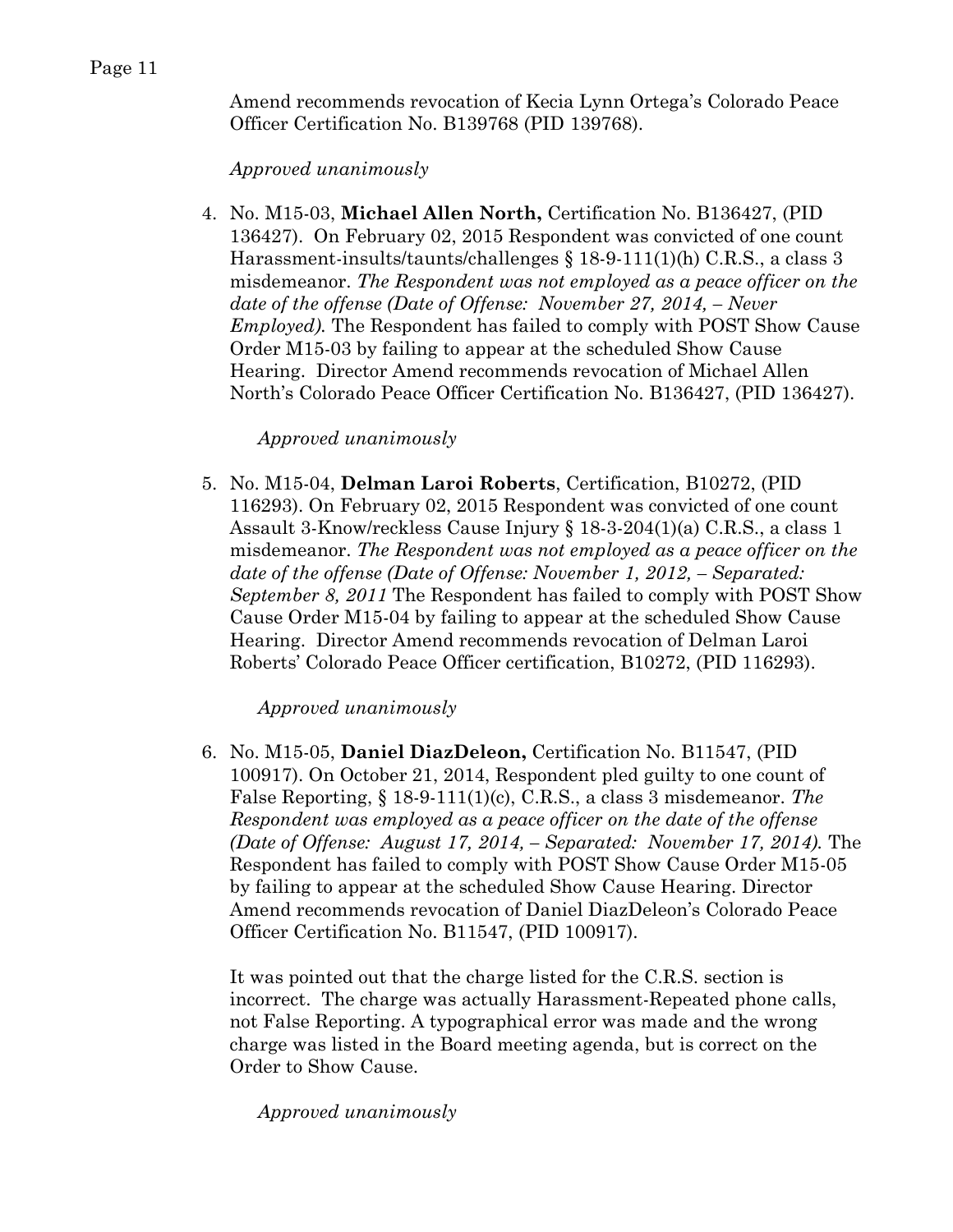# **Discussion Items:**

| 17. | Legislative Update | Jenn Anderson            |
|-----|--------------------|--------------------------|
|     |                    | Legislative Liaison, DOL |

Ms. Anderson presented an update of bills passed in the last legislative session which affect POST. Copies of all bills which passed are included in the packets.

Three bills mentioned previously did not pass: HB15-1291 Prohibiting peace officer use of chokeholds; HB15-1288, Updates to racial profiling; and HB15-1286, Required prosecution of police officer in officer-involved shootings.

The bills that passed are:

- SB15-013 Dog protection training completion extension
- SB15-185 Requires law enforcement to report data to the Division of Criminal Justice for compilation in a report to the House and Senate Judiciary Committees annually
- SB15-217 Requires all local law enforcement agencies employing an officer involved in a shooting to report information to the Division of Criminal Justice which will provide a report to the House and Senate Judiciary Committees annually and make the report available on their website
- SB15-218 Requires agencies employing peace officers to disclose whether a peace officer's employment record indicates a history of knowingly making misrepresentations to agencies potentially hiring an officer
- SB15-219 Requires law enforcement agencies to develop protocol for participating with other law enforcement agencies in investigation of officerinvolved shootings. It also requires district attorneys who decline to prosecute a peace officer involved in a shooting to make a public report of those findings.
- HB15-1285 Creates a grant program and study group for use of body-worn cameras by peace officers
- HB15-1290 Allows parties to recover limited damages from a law enforcement agency when a peace officer destroys a lawful recording or device or prohibits a lawful recording.
- HB15-1287 Requires appointment of four additional non-law enforcement members to the POST Board. The bill requires the governor to consider age, gender, race, professional experience and geographic location when appointing members in an attempt to add diversity to the POST Board. Though there is no set timeline, it was indicated that requesting applications within the next 2-4 weeks would be advisable. Applications are to be submitted online to the Governor's Office of Boards and Commissions. Non-law enforcement members would be required to attend a Citizen's Academy within a year of appointment.

The bill also requires that, if available, two non-law enforcement members with appropriate expertise be appointed to each SME committee, and that the age,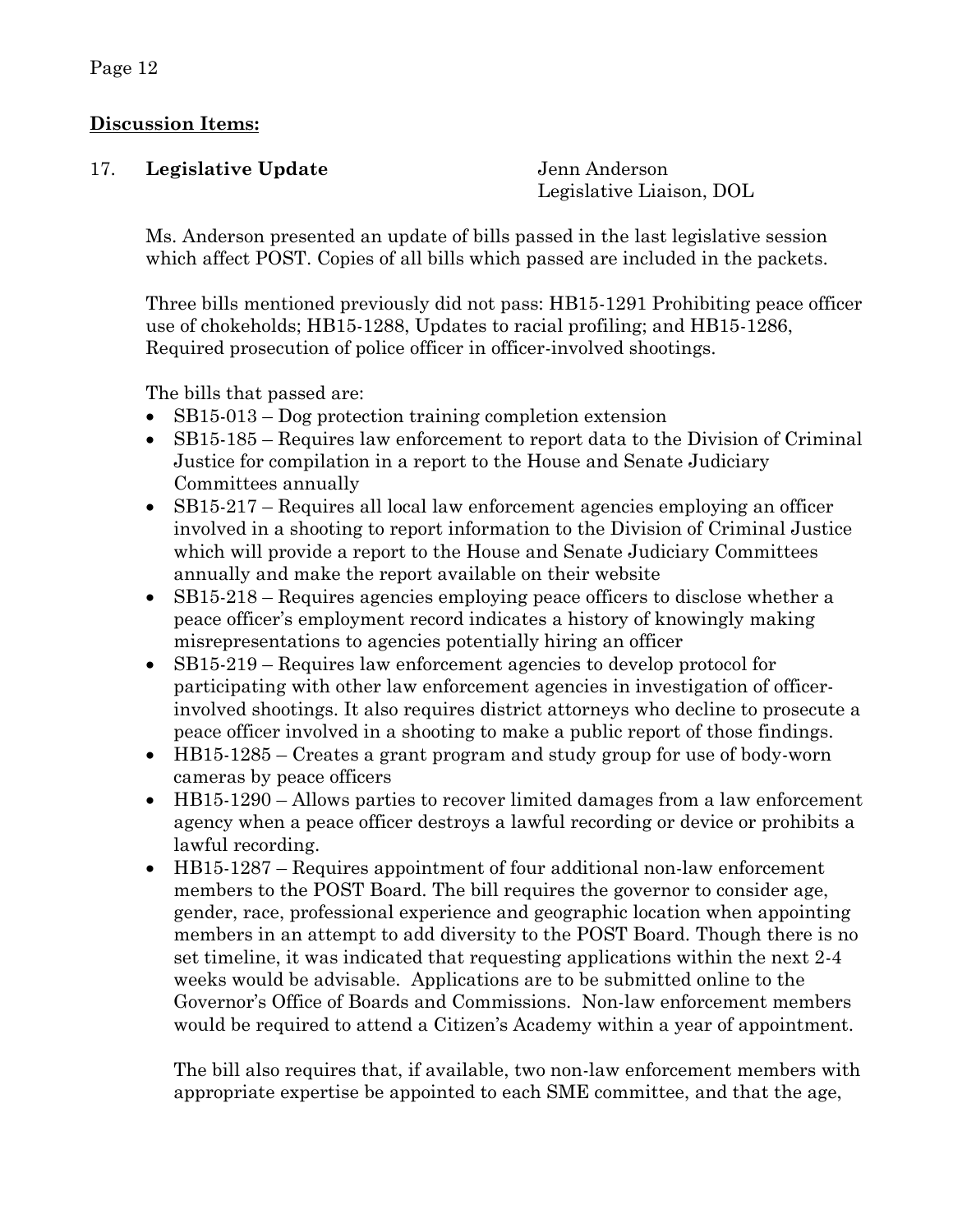gender, race, professional experience and geographic location be considered in those appointments.

Three community outreach and engagement components are included in the bill.

- Increased community outreach in developing the basic curriculum. A complete revision is to be completed by July 1, 2016
- Development of a community outreach program that informs the public of the role and duties of the POST Board.
- Development of a recruiting program to encourage diversity both in the POST Board and the SME committees.

No definitions were included, nor is there any appropriation of funding for these developments.

The bill contains additional training requirements, and actions the POST Board must take if officers do not comply with the training requirements. Training requirement language is not clear and is open to some interpretation especially regarding the timeline for training. The annual in-service training requirements will include proper restraint and holds training, a two-hour antibias training program, and in alternating years, either a two-hour community policing and community partnership training program, or a two-hour situation de-escalation training program, to be completed every five years thereafter. Compliance is required by July1, 2017. It could be interpreted to mean that every five years an officer must do the one course not previously completed, that the officer completes both courses in consecutive years and then five years later repeats both. The POST Board must temporarily suspend a peace officer who does not comply with these training requirements, and must reinstate the peace officer once they complete the training requirements, and must provide due process, which, after discussion with Director Amend, would be similar to the hearing process in place for Rule 28. If a peace officer is not serving full time they are exempt from the suspension, but if they return to full-time status, they must complete the training within six months.

# 18. **House Bill 15-1287/Rule 28** Director Cory Amend

Director Amend asks for direction from the Board in interpretation and implementation of the requirements of HB15-1287. We will be seeking applications for the additional lay members, and the language regarding consideration of age, gender, race, professional experience and geographic location has been added to the application information. There are several citizen's academies in the state, and Director Amend would like to see Board members attend an academy near their location. The POST Board may determine whether we provide grant funding for expenses associated with attendance. \$340,000 has been set aside at this time for implementation of this bill's requirements, per Ms. Calomino. There is no definition of citizen's academy in the statute. It is the Board's responsibility to show a good faith effort to comply, though technically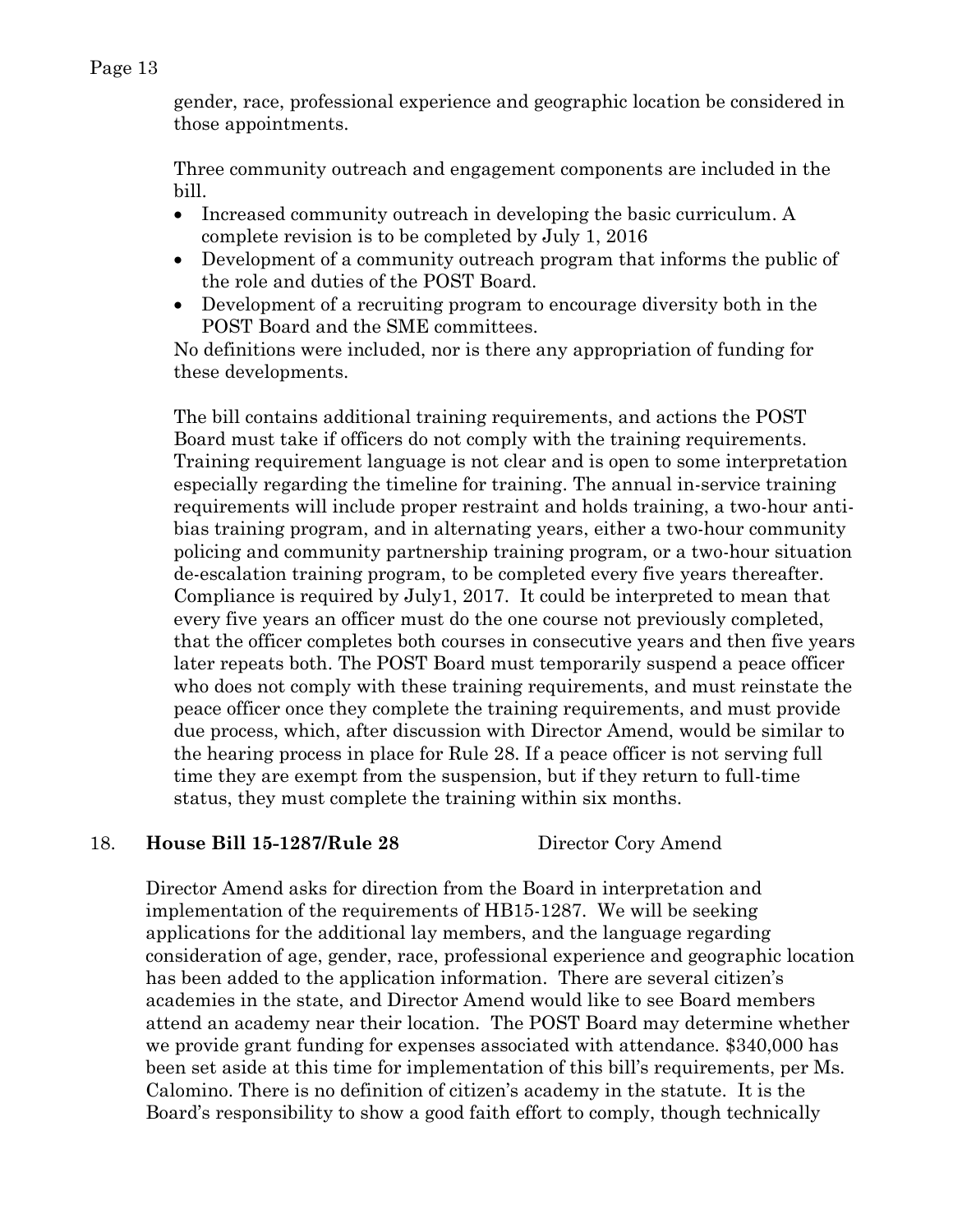membership could not be approved or denied based on attendance of a citizen's academy as it is not defined. The question was also raised as to repercussions of not attending the academy.

Regarding community outreach, staff has created a list of over 60 various organizations throughout the state (clergy, minorities, educators, victim groups, etc.) to receive an email request for applications to the POST Board.

The curriculum committee discussed the completion of their review of the Basic curriculum, which has been ongoing, and is a requirement of 1287. We are considering a feedback area on the webpage, and/or creating a survey to determine what may be needed.

The mandated in-service training requirement is two-tiered. We have until July 1, 2016 to create the curriculum. Director Amend would like to have agencies responsible for development of pertinent curriculum so they may determine the best curriculum for their agencies. POST could provide a list of available options such as web-based training or specific trainers. There is already training available for de-escalation, community policing, restraints and holds, and anti-bias. Most agencies are already training in these areas, and proper documentation may fulfill the mandate. After development of curriculum by July 1, 2016, there is one year to complete training in the first aspect, then the second year an officer would complete the alternating training. The first date on which an officer would be noncompliant would be July 2, 2018, by our interpretation. The statute states that the curriculum must be made available to the agencies by July 1, 2016, not that POST must develop the training curriculum. It is Director Amend's interpretation that it can include existing training. After the first completion of the alternating training, officers would have five years and then would be required to complete the training again. The Board discussed proper documentation of the training most agencies are already doing. The question arose as to whether POST has enough staff to track all the training, etc. for the existing 14,000 officers. Ms. Calomino states that POST staff is not adequate for those needs, and as a result, effective July 1, 2015, POST will be requiring agencies to enter all training for their officers and will no longer enter class rosters for POST-approved classes, due to liability issues as well as staff availability. Providing due process for even 400 officers who are not in compliance is burdensome, and Director Amend suggests that the due process for suspension mirror the existing due process for revocations and allow him, as director, to have the responsibility to reinstate an officer who comes into compliance and avoid waiting for the quarterly meeting of the POST Board to reinstate officers.

Director Amend went over the requirements of Rule 28, which requires 12 hours of perishable skills training, however, it is up to each agency head to determine what the training will consist of.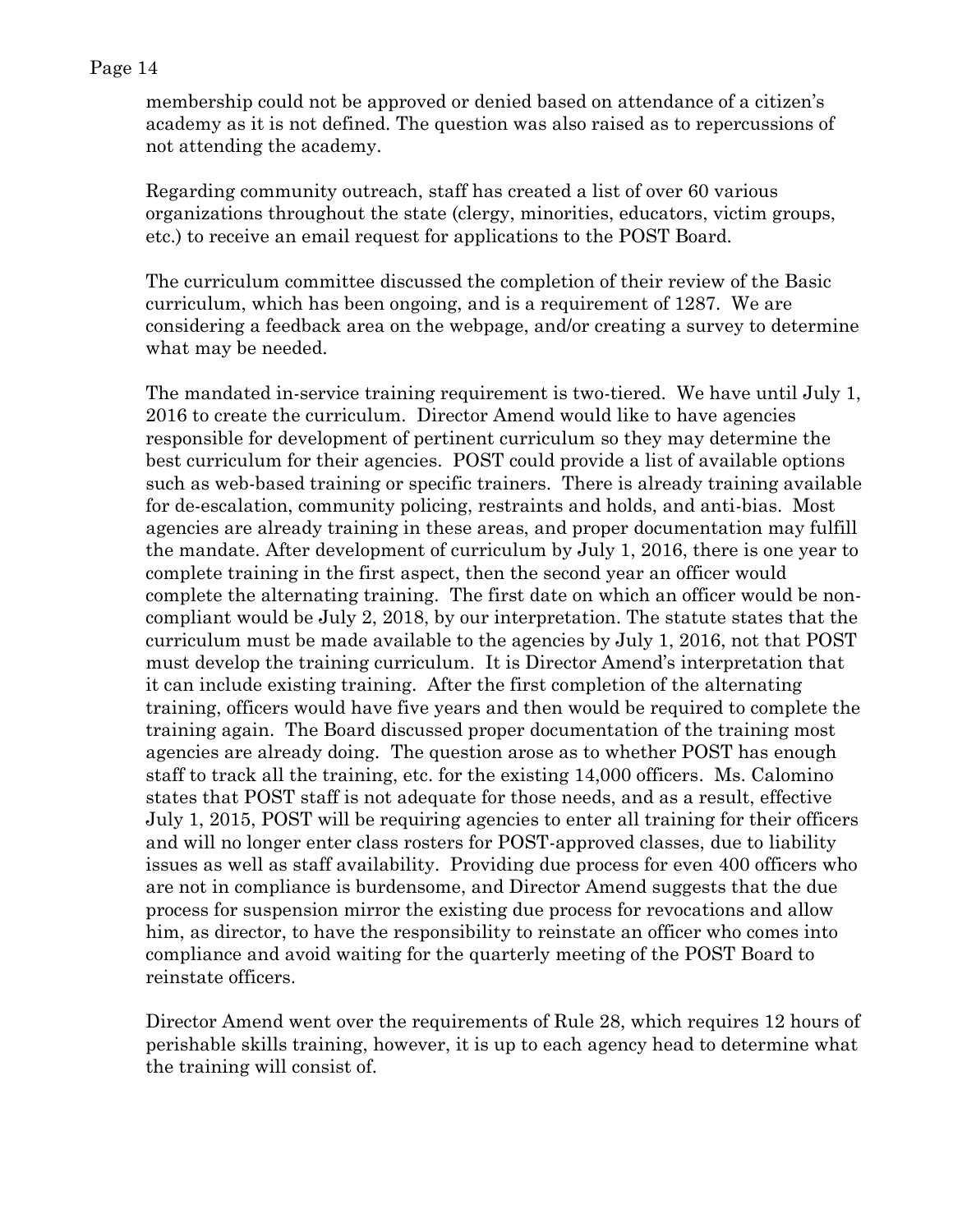#### 19. **POST Board Member Openings** Director Cory Amend

Director Amend stated that we have three sheriff openings that have just been filled, one sergeant or below opening, and five lay member openings for which we would like to pursue applications, with the process to be completed by July if possible. Director Amend reviewed the process of posting new Board members.

*Approved unanimously*

### 20. **POST September Board Meeting and** Director Cory Amend **Work Session**

Director Amend proposed a work session be held the day before the next Board meeting or the development of a smaller working group to develop a plan for the mandates and review of the strategic plan. The preference by the Board is to have a 4-6 hour work session the day before the Board meeting with all members who are able to attend. A quorum is not necessary. POST is able to reimburse expenses as needed.

### 21. **Comments from others on POST Issues**

Sheriff Day said that the Grant Review subcommittee discussed investigating the possibility of splitting the training regions further to better track that POST funds are being appropriately distributed to small and rural agencies. Staff indicated it was challenging to ensure the funds were going to the small and rural agencies. The subcommittee and staff determined to bring it to the Board whether we should investigate those possibilities further. The training regions mirror the old "hazard" region areas. One challenge is to find a fiscal agent in the region, especially for the smaller, rural agencies. There is concern that more training is made available to the larger agencies. Major difficulties include getting smaller agency personnel to the trainings, and class cancelations due to low registration. There are complaints that the metro agencies receive more funding, but there are 23 agencies in the Greater Metro region which have 25 or fewer officers. Investigating the feasibility of realigning the training regions is worth pursuing, but there will be pushback from agencies. It would be worthwhile in order to determine whether the smaller and rural agencies are actually receiving the funds as originally designed. There is definitely inconsistency between the regions as far as class registration requirements, etc. POST should survey the needs of the regions, whether they are working well. Valuable information would be gained even if no changes are made.

Ms. Coffman attended the Jeffco/Lakewood Combined Academy graduation, and the memorial service for Cadet Taylor Thyfault of Colorado State Patrol.